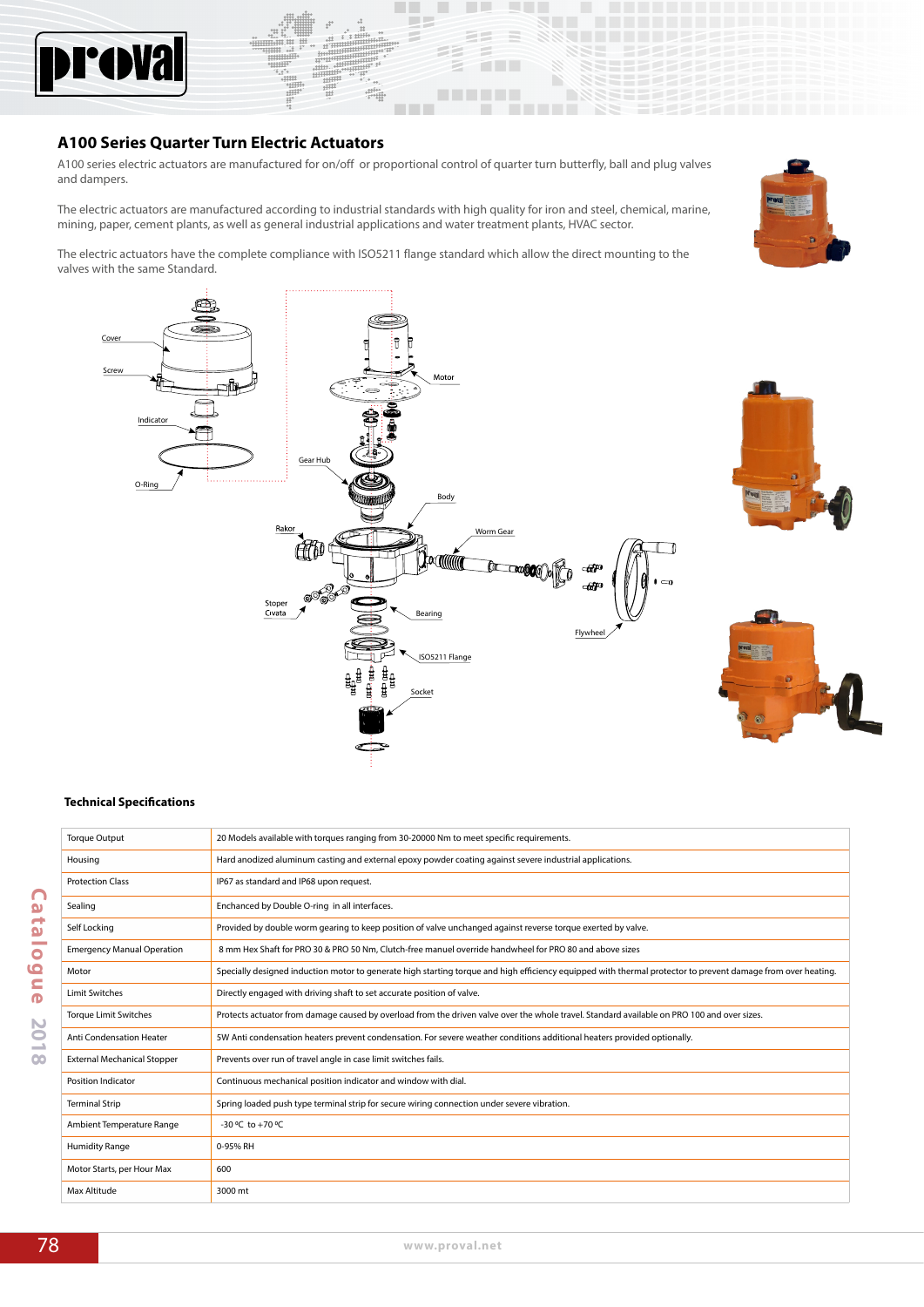



# **A100 Series Quarter Turn Electric Actuators Technical Information,**

| <b>Model Number</b> | <b>Item Code</b> | <b>Power Supply</b> | Torque | Torque     | Cycle Time | <b>Motor Power</b> |        | <b>Duty Cycle</b> |       | <b>Current Draw (A)</b> |       |
|---------------------|------------------|---------------------|--------|------------|------------|--------------------|--------|-------------------|-------|-------------------------|-------|
|                     |                  |                     | (Nm)   | Switch     | (Sec.)     | (W)                | On/Off | Modulating        | Start | Run                     | LRA   |
| PRO 030             | A100FEP2003      | 24VDC               | 30     | N/A        | 11         | <b>10W</b>         | 25%    | 50%               | 1,88  | 0,75                    | 1,45  |
|                     | A100FEP3003      | 220VAC (50/60Hz)    |        |            |            |                    | 25%    | 50%               | 0,13  | 0,05                    | 0,10  |
| <b>PRO 050</b>      | A100FEP2005      | 24VDC               | 50     | N/A        | 10         | 6W                 | 25%    | 50%               | 2,25  | 0,9                     | 1,80  |
|                     | A100FEP3005      | 220VAC (50/60Hz)    |        |            | 15/13      | 10W                | 25%    | 50%               | 0,53  | 0,21                    | 0,50  |
| PRO 080             | A100FEP2008      | 24VDC               | 80     | N/A        | 15         | <b>10W</b>         | 25%    | 50%               | 2,25  | 0,9                     | 1,80  |
|                     | A100FEP3008      | 220VAC (50/60Hz)    |        |            | 22/18      |                    | 25%    | 50%               | 0,50  | 0,21                    | 0,50  |
|                     | A100FEP2010      | 24VDC               |        |            | 14         |                    | 25%    | 50%               | 8,00  | 3,2                     | 6,00  |
| <b>PRO 100</b>      | A100FEP3010      | 220VAC (50/60Hz)    | 100    |            | 19/16      |                    | 25%    | 50%               | 1,00  | 0,42                    | 0,80  |
|                     | A100FEP4010      | 380VAC              |        |            | 19/16      |                    | 25%    | 50%               | 0,80  | 0,32                    | 0,60  |
|                     | A100FEP2020      | 24VDC               |        |            | 28         |                    | 25%    | 50%               | 8,00  | 3,2                     | 6,00  |
| <b>PRO 200</b>      | A100FEP3020      | 220VAC (50/60Hz)    | 200    | √          | 39/33      | 40W                | 25%    | 50%               | 1,00  | 0,42                    | 0,80  |
|                     | A100FEP4020      | 380VAC              |        |            | 39/33      |                    | 25%    | 50%               | 0,80  | 0,32                    | 0,60  |
|                     | A100FEP2030      | 24VDC               |        |            | 28         |                    | 25%    | 33%               | 8,50  | 3,5                     | 6,50  |
| <b>PRO 300</b>      | A100FEP3030      | 220VAC (50/60Hz)    | 300    |            | 39/33      |                    | 25%    | 33%               | 1,15  | 0,46                    | 0,85  |
|                     | A100FEP4030      | 380VAC              |        |            | 39/33      |                    | 25%    | 33%               | 0,80  | 0,35                    | 0,65  |
|                     | A100FEP2040      | 24VDC               |        |            | 21         |                    | 25%    | 50%               | 14,00 | 5,6                     | 10,50 |
| <b>PRO 400</b>      | A100FEP3040      | 220VAC (50/60Hz)    | 400    |            | 29/24      |                    | 25%    | 50%               | 2,20  | 0,9                     | 1,80  |
|                     | A100FEP4040      | 380VAC              |        |            | 29/24      |                    | 25%    | 50%               | 1,50  | 0,62                    | 1,20  |
|                     | A100FEP2060      | 24VDC               |        |            | 28         |                    | 25%    | 50%               | 14,00 | 5,6                     | 10,50 |
| PRO 600             | A100FEP3060      | 220VAC (50/60Hz)    | 600    |            | 39/33      | 90W                | 25%    | 50%               | 2,20  | 0,9                     | 1,80  |
|                     | A100FEP4060      | 380VAC              |        |            | 39/33      |                    | 25%    | 50%               | 1,50  | 0,62                    | 1,20  |
|                     |                  | 24VDC               |        |            |            |                    |        |                   |       |                         |       |
|                     | A100FEP2080      |                     |        |            | 34         |                    | 25%    | 50%               | 14,00 | 5,6                     | 10,50 |
| PRO 800             | A100FEP3080      | 220VAC (50/60Hz)    | 800    |            | 47/39      |                    | 25%    | 50%               | 2,20  | 0,9                     | 1,80  |
|                     | A100FEP4080      | 380VAC              |        |            | 47/39      |                    | 25%    | 50%               | 1,50  | 0,62                    | 1,20  |
|                     | A100FEP2100      | 24VDC               |        |            | 34         |                    | 25%    | 50%               | 20,00 | 8,4                     | 16,00 |
| PRO 1000            | A100FEP3100      | 220VAC (50/60Hz)    | 1000   | √          | 47/39      |                    | 25%    | 50%               | 2,50  | 1,1                     | 2,00  |
|                     | A100FEP4100      | 380VAC              |        |            | 47/39      |                    | 25%    | 50%               | 2,00  | 0,8                     | 1,50  |
| PRO 1300            | A100FEP3130      | 220VAC (50/60Hz)    | 1300   | Ń          | 47/39      | 120W               | 25%    | 33%               | 3,20  | 1,3                     | 2,50  |
|                     | A100FEP4130      | 380VAC              |        |            | 47/39      |                    | 25%    | 33%               | 2,30  | 0,92                    | 1,75  |
| PRO 1700            | A100FEP3170      | 220VAC (50/60Hz)    | 1700   |            | 34/28      |                    | 25%    | 33%               | 5,50  | 2,2                     | 4,00  |
|                     | A100FEP4170      | 380VAC              |        |            | 34/28      |                    | 25%    | 33%               | 2,50  | 1,1                     | 2,00  |
| PRO 2000            | A100FEP3200      | 220VAC (50/60Hz)    | 2000   |            | 34/28      |                    | 25%    | 33%               | 6,20  | 2,5                     | 4,50  |
|                     | A100FEP4200      | 380VAC              |        |            | 34/28      |                    | 25%    | 33%               | 3,20  | 1,3                     | 2,50  |
|                     | A100FEP3230      | 220VAC (50/60Hz)    |        |            | 47/39      |                    | 25%    | 33%               | 5,50  | 2,2                     | 4,50  |
| PRO 2300            | A100FEP4230      | 380VAC              | 2300   | √          | 47/39      |                    | 25%    | 33%               | 2,50  | 1,1                     | 2,00  |
|                     | A100FEP3350      | 220VAC (50/60Hz)    |        |            | 76/63      |                    | 25%    | 33%               | 5,50  | 2,2                     | 4,50  |
| PRO 3500            | A100FEP4350      | 380VAC              | 3500   |            | 76/63      | 200W               | 25%    | 33%               | 2,50  | 1,1                     | 2,00  |
|                     | A100FEP3500      | 220VAC (50/60Hz)    |        |            | 105/88     |                    | 25%    | 33%               | 5,50  | 2,2                     | 4,50  |
| PRO 5000            | A100FEP4500      | 380VAC              | 5000   | $\sqrt{}$  | 105/88     |                    | 25%    | 33%               | 2,50  | 1,1                     | 2,00  |
|                     | A100FEP3800      | 220VAC (50/60Hz)    |        |            | 143/119    |                    | 25%    | 33%               | 5,50  | 2,2                     | 4,50  |
| PRO 8000            | A100FEP4800      | 380VAC              | 8000   | √          | 143/119    |                    | 25%    | 33%               | 2,50  | 1,1                     | 2,00  |
| PRO 13000           | A100FEP41300     | 380VAC              | 13000  | $\sqrt{ }$ | 109/91     |                    | 25%    | 33%               | 5,00  | 2,00                    | 3,60  |
| PRO 16000           | A100FEP41600     | 380VAC              | 16000  | $\sqrt{ }$ | 129/108    | 400W               | 25%    | 33%               | 5,00  | 2,00                    | 3,60  |
| PRO 20000           | A100FEP42000     | 380VAC              | 20000  | $\sqrt{}$  | 155/129    |                    | 25%    | 33%               | 5,00  | 2,00                    | 3,60  |
|                     |                  |                     |        |            |            |                    |        |                   |       |                         |       |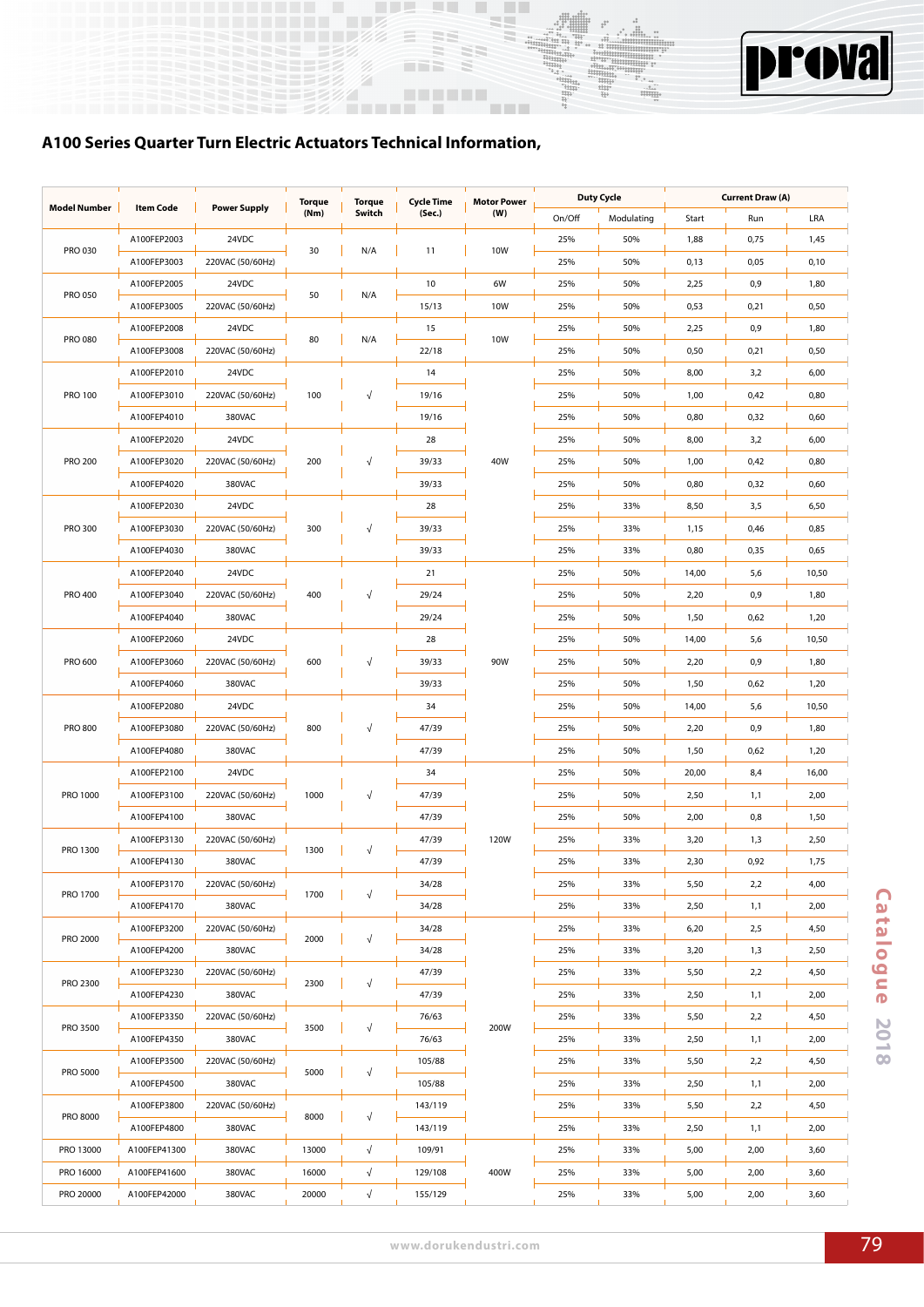

# **A100 Quarter Turn Electric Actuators**

## **PRO 030 Model Electric Actuators**

| PRO 030                     |
|-----------------------------|
| A100 FEP                    |
| 24V AC/DC, 110V AC, 220V AC |
| 30 Nm                       |
| F03/F04/F05                 |
| 11x11                       |
| 1.0 Kg                      |
|                             |

# **Optional Accessories**

| <b>IP68 Protection Class</b>                     |
|--------------------------------------------------|
| Potentiometer (1 K Ohm)                          |
| RPC - 4-20 mARemote Proportional<br>Control Unit |
| 4-20 mA Position Transmitter                     |



**TELESCOPE** 

<u> Timbul T</u>

11

SEERTER

#### **PRO 050 Model Electric Actuators**

| Model         | <b>PRO 050</b>              |
|---------------|-----------------------------|
| Series        | A100 FEP                    |
| Supply        | 24V AC/DC, 110V AC, 220V AC |
| Torque        | 50 Nm                       |
| F1/F2/F3      | F05/F07                     |
| Spindle Shaft | 14x14                       |
| Weight (Kg)   | 3.0 Kg                      |

## **Optional Accessories**

| <b>IP68 Protection Class</b>                     |
|--------------------------------------------------|
| Potentiometer (1 K Ohm)                          |
| RPC - 4-20 mARemote Proportional<br>Control Unit |
| Local Control Unit                               |
| 4-20 mA Position Transmitter                     |
| Fail-Safe Battery Back-Up                        |

# 147 F05 F07  $\lambda$ 162 ನ

107



**PRO 080 Model Electric Actuators**

| Model                                                                              | <b>PRO 080</b>              |    |
|------------------------------------------------------------------------------------|-----------------------------|----|
| Series                                                                             | A100 FEP                    |    |
| Supply                                                                             | 24V AC/DC, 110V AC, 220V AC |    |
| Torque                                                                             | 80 Nm                       |    |
| F1/F2/F3                                                                           | F05/F07                     | 88 |
|                                                                                    | 14x14                       |    |
| Spindle Shaft                                                                      |                             |    |
| Weight (Kg)<br><b>IP68 Protection Class</b>                                        | 3.6 Kg                      |    |
| <b>Optional Accessories</b>                                                        |                             |    |
| Potentiometer (1 K Ohm)<br>RPC - 4-20 mARemote Proportional<br><b>Control Unit</b> |                             |    |
| <b>Local Control Unit</b>                                                          |                             |    |
| 4-20 mA Position Transmitter                                                       |                             |    |

# **Optional Accessories**

| <b>IP68 Protection Class</b>                     |
|--------------------------------------------------|
| Potentiometer (1 K Ohm)                          |
| RPC - 4-20 mARemote Proportional<br>Control Unit |
| Local Control Unit                               |
| 4-20 mA Position Transmitter                     |
| Fail-Safe Battery Back-Up                        |